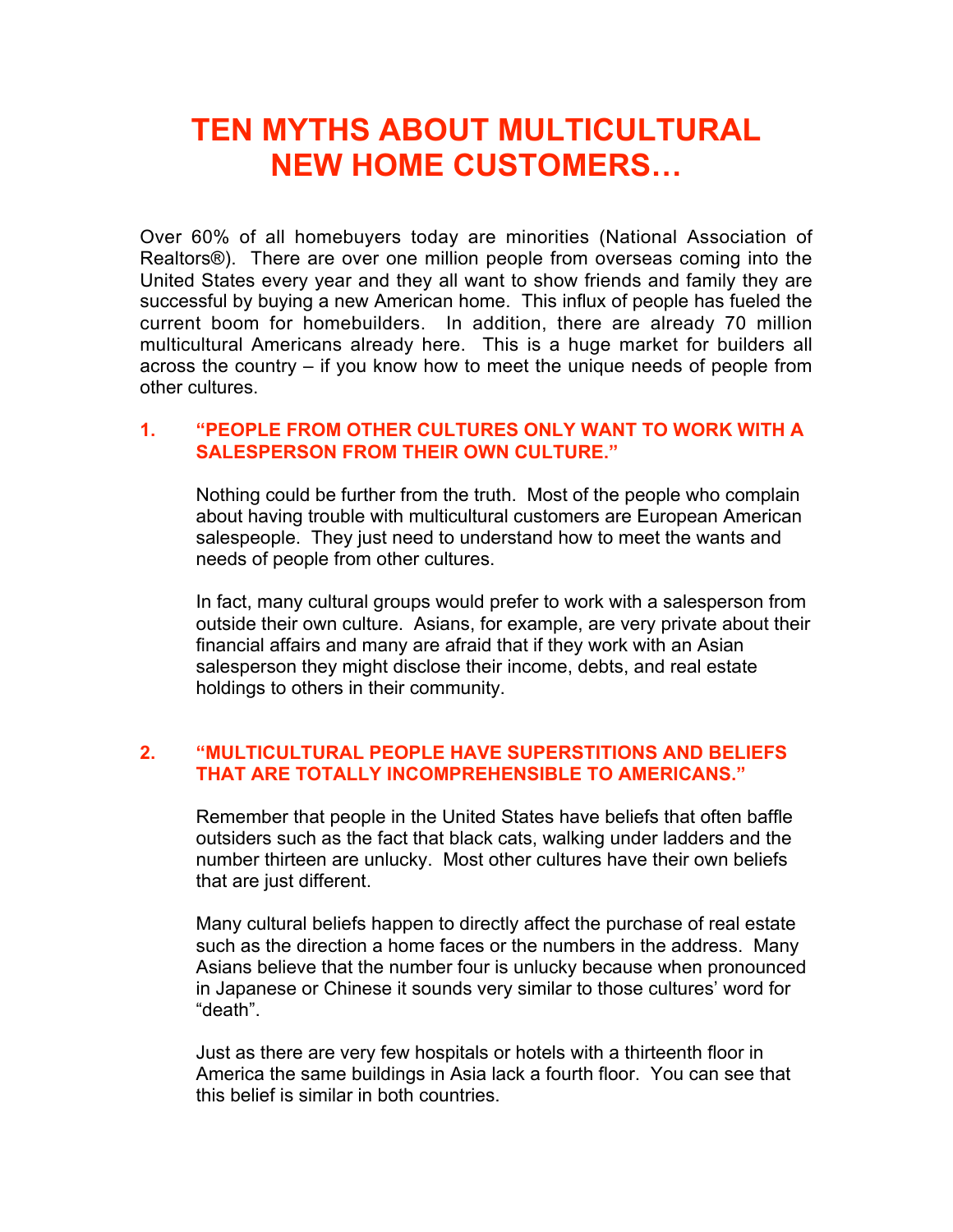## **3. "SOME PEOPLE FROM OUTSIDE THE U.S. ARE UNETHICAL BECAUSE THEY INSIST ON RENEGOTIATING A PURCHASE CONTRACT AFTER IT HAS BEEN SIGNED."**

While it's true that people from other cultures often try to renegotiate a purchase agreement after it has been signed it has nothing to do with ethics. America is a "low context" country where everything is spelled out between people either verbally or in contracts. Other countries are "high context" where much more information is derived from the context of the communication and less is spelled out.

In high context countries it is understood that contracts are only the beginning of a relationship which can change as the parties get to know each other. The parties are obligated to help each other "adjust" the contract to their needs until it is completed.

## **4. "IT'S IMPOSSIBLE TO GET PERSONAL FINANCIAL INFORMATION FROM MULTICULTURAL PEOPLE BECAUSE THEY'RE SO SECRETIVE."**

This is one of those myths that is actually true. Many people who are new to this country are extremely private about their finances. Remember that they are unfamiliar with the banking and legal system in America and do not know whom to trust.

In addition, merely asking a question as innocent as "How much do you have for a down payment" can actually endanger the lives of your customers. Why is that? Many new immigrants do not believe in banks and keep much of their money hidden in their homes.

Have you ever heard of "home invasion robberies" where the occupants are threatened until they reveal the whereabouts of their valuables? These kinds of crimes are commonly committed against Asians or Hispanics, not because they have nicer furniture or stereos than everyone else but because that's where the cash is often hidden. The author personally knows of one Hispanic customer who lost \$75,000 in cash to a home robbery.

The easiest way to find out how much a new immigrant customer has for a down payment is to give them a "menu" of choices. Show them the required investment and resulting monthly payments for ten percent down, twenty percent down, etc. The customer may also be interested in a "quick qualifier" or "no document" loan so be sure to explain the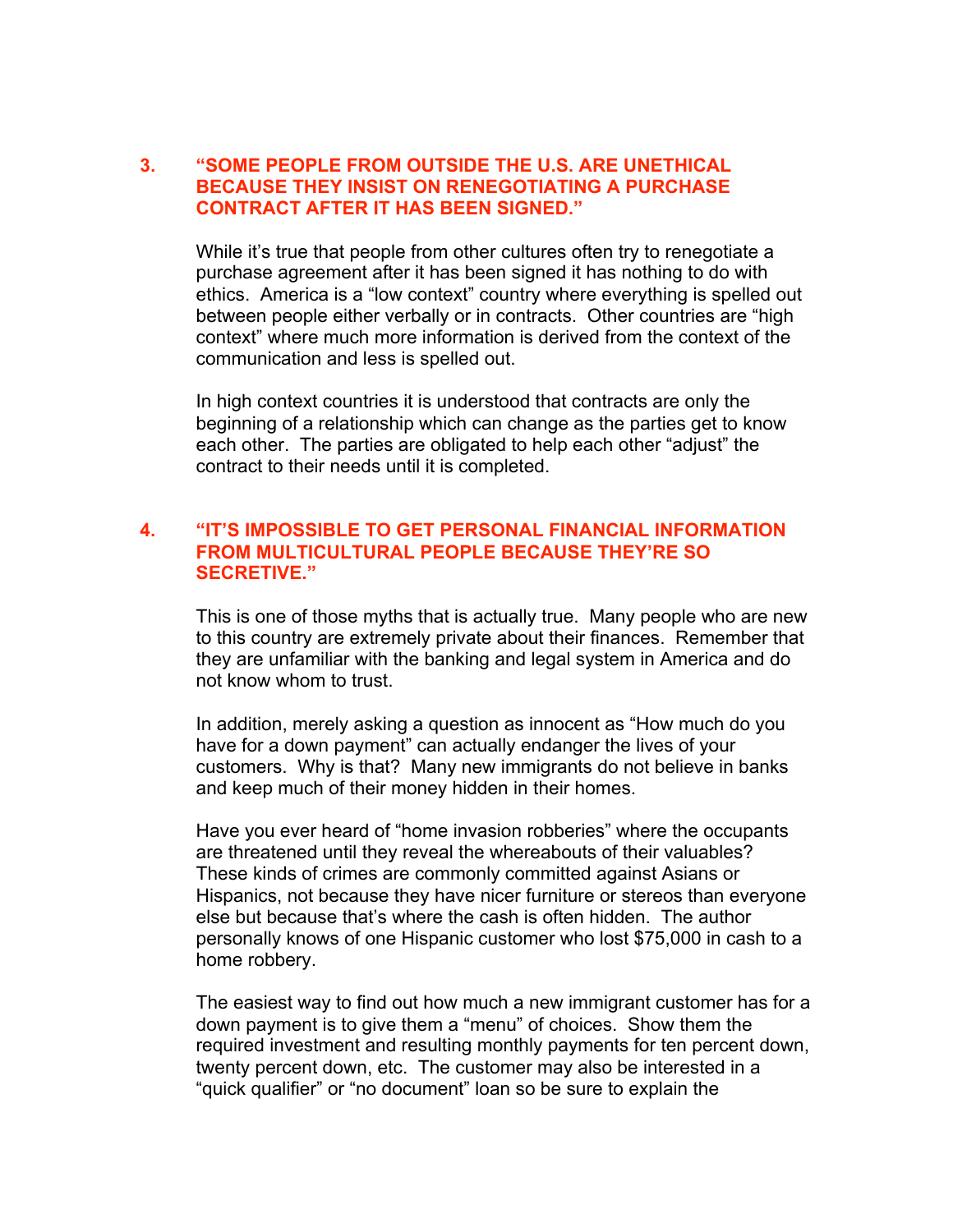requirements for these as well. Usually, the loan that the customer expresses the most interest in is the one they have the down payment for.

## **5. "PEOPLE FROM OUTSIDE THIS COUNTRY ARE UNREASONABLE WHEN IT COMES TO NEGOTIATING."**

Remember, there are two types of countries in the world – negotiating and non-negotiating. The United States is a non-negotiating country where we generally pay the price asked by vendors. In most other countries around the world people haggle on everything from groceries to clothing to homes. To expect someone from one of these places not to bargain is tantamount to asked them not to breathe.

Experienced negotiators know that when they first make an offer on a home it is the lowest they will ever be able to go. They can only go in one direction from there – up. This is why they will start embarrassingly low with their initial offer even if they might be willing to pay full price.

Many builders do not negotiate the price of their homes. In this case you can simply explain the situation this way, "We have sold all of our homes to other buyers for this price. To save face with them we must sell this one to you for the same price." People from other cultures can usually relate to the need to "save face" and will not ask another person to lose face with others.

Also, veteran hagglers are aware that they have the most bargaining power just before close of escrow. This is when they will usually ask for one extra concession to show their skill. Smart developers will build an incentive into the deal so they can set something aside for this time otherwise it will likely come out of the salesperson's commission. For instance, if the builder is willing to throw in a garage door opener it's best not to include it in the purchase. At close of escrow it can be thrown in to "sweeten the deal" as long as there is no more negotiating.

## **6. "PEOPLE FROM OTHER CULTURES ARE JUST TOO MUCH TROUBLE TO BOTHER WITH."**

The author hears this statement from builders and their salespeople throughout the country. Too bad for them because if you know how to meet the special needs of multicultural customers they can be just as loyal and enjoyable to work with as anyone else. In addition, people from other cultures are very good about referring their friends and family if you serve them with sensitivity and patience.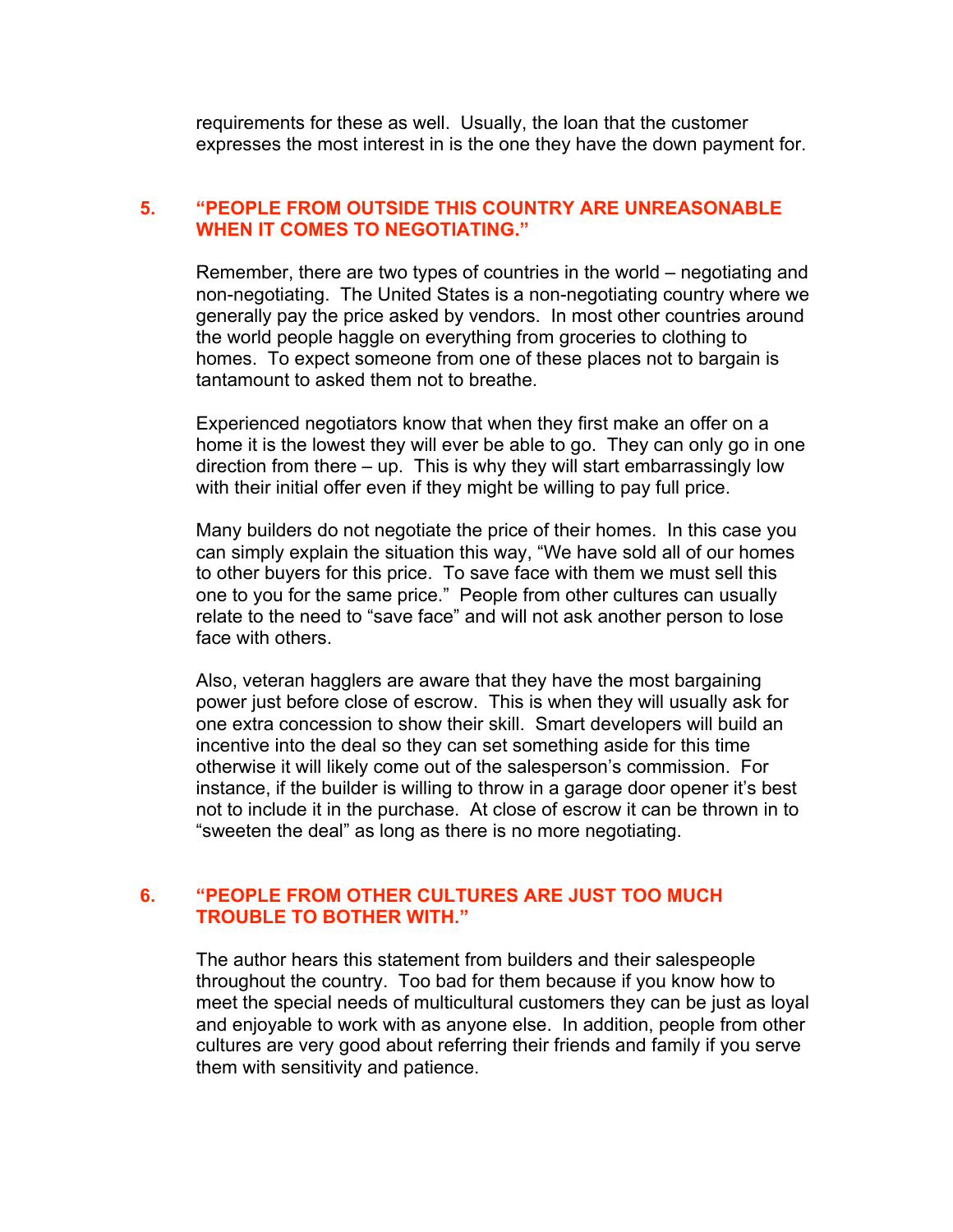An added bonus when working with people from outside the United States is the opportunity to learn about other cultures. Just think of it. You can take a round-the-world trip without getting seasick or losing one piece of luggage!

#### **7. "PEOPLE SHOULD DO AS AMERICANS DO WHEN THEY'RE IN THIS COUNTRY."**

Did you ever wonder why we are called the "Ugly Americans" when we travel outside our borders? We will fly to Germany, France or China and expect the people there to accommodate us in terms of providing the food and other amenities we are familiar with. We commonly expect to be served pizza in Asia and to speak English in France.

Just as it's difficult for us Americans to leave our 200-year-old culture at the gate when we travel abroad it's even harder for those coming here with cultures that are thousands of years old to do as we do here. While they do try to assimilate it is hard for them.

Also, if we want a little piece of business from the fastest-growing segment of the new home market it is we who will have to adjust – a little. Take the time to learn about other cultures, languages and foods. As a bonus you will become a much more interesting person to talk to in the process.

## **8. "NEW HOME BUYERS FROM OTHER COUNTRIES ARE MORE LIKELY TO BUY A RESALE HOME."**

This is true if you don't know how to motivate people from outside the U.S. The main competition for new homes are "used" homes. As you know, used homes may feature larger lots and a slightly lower price.

On the other hand, what say "success" to a new immigrant more than a brand new American home? For Americans, buying a new home is not such a big deal.

Some cultures, such as the Asians, want a new home because many follow the tenets of "predecessor luck". This means they believe that what happens to a previous owner of a home will happen to subsequent. Can any resale agent guarantee that no bad luck has occurred in a used home? Whereas, in a new home the occupants can create their own luck.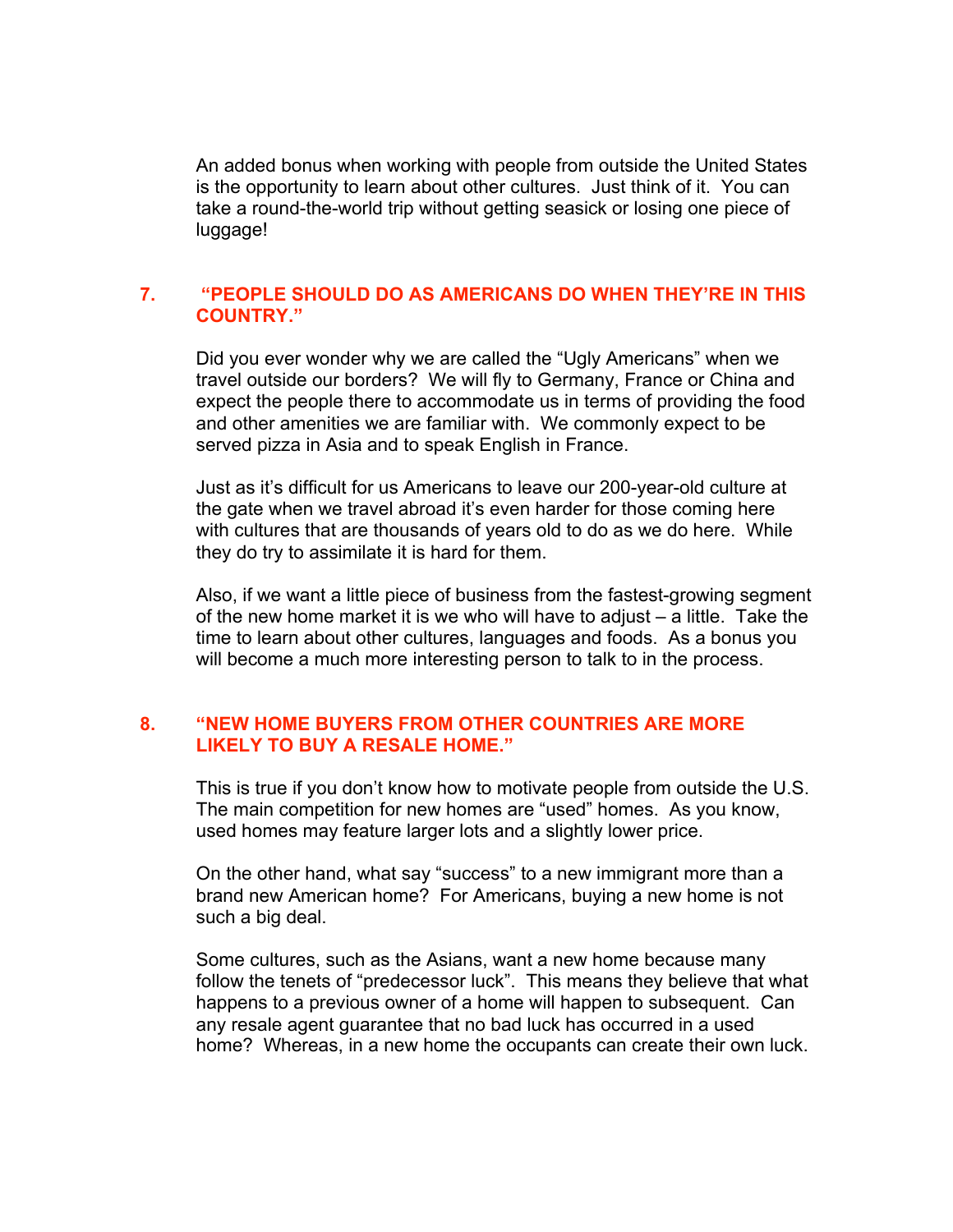## **9. "WE SHOULD TREAT EVERYONE EQUALLY, REGARDLESS OF CULTURE."**

Yes, it's true that we should treat every customer fairly but this does not necessarily mean equally. For instance, if a buyer who is blind comes into your community office would you simply hand them a brochure to "read"? This is equal but is it fair? Hardly. Wouldn't you try to treat them equally?

Similarly, by taking into account the unique needs of every customer aren't we serving them better? This would be equally true for being culturally sensitive.

## **10. "PEOPLE DON'T WANT TO TALK ABOUT THEIR CULTURE – THEY JUST WANT TO BE TREATED LIKE EVERYONE ELSE."**

This is probably the biggest myth when dealing with people from other cultures. We know we are different and unless something about culture is mentioned early in your relationship with a multicultural customer it will always stand as a barrier to building true rapport.

Once you take a sincere interest in your customers' cultural background they are usually more than happy to tell you about their language, food and even beliefs. Get into the habit of asking every customer, "Where do your ancestors come from?" Notice, this can get the conversation started with someone from Ireland just as easily as Thailand.

Try asking customers how to say "hello" or even your name in their native tongue. You may be slightly embarrassed as you struggle with their language but they'll love you for it because now you know how they feel trying to speak English.

If you want to be truly successful with people from other cultures you must make this agreement with each and every one of them. "I will teach you about American new home construction, contracts and related laws. In exchange, I want you to teach me about your cultural background." In this way, you develop a mutually-beneficial relationship which will hopefully last a lifetime.

**ABOUT THE AUTHOR:** Michael D. Lee, CRS, GRI, has been a real estate professional for over twenty years. He is a nationally-recognized professional speaker and the author of the book *SELLING TO MULTICULTURAL HOME BUYERS: The Official Guide For New Home*